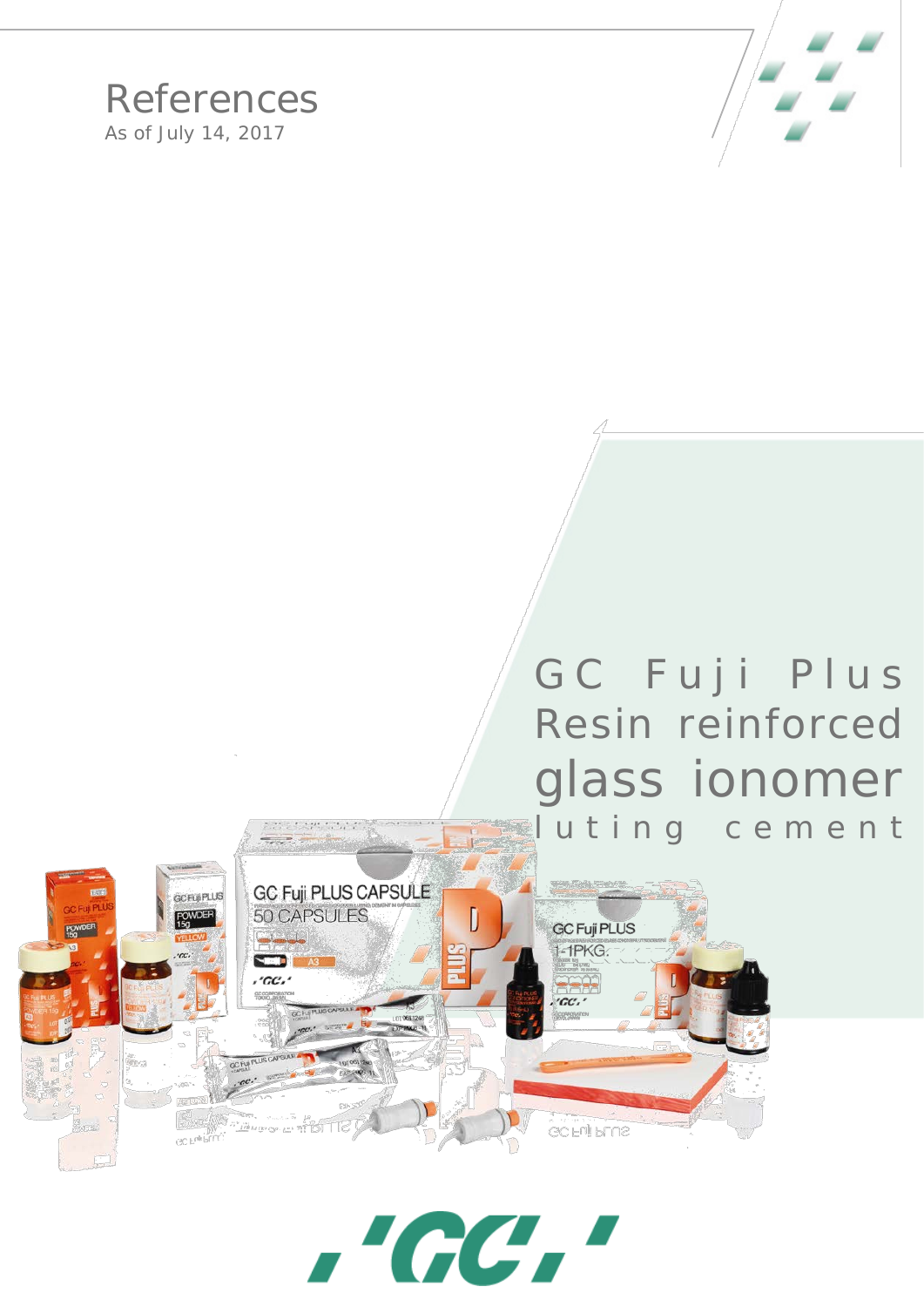

## GC Fuji Plus Resin reinforced glass ionomer luting cement

- 1. Clinical evaluation of ceramic inlays luted with Fuji LUTE, Dr. Jan W.V. van Dijken, University of Umeå, Sweden
- 2. Shear Bond Strength to Dentin of Adhesive Resin Cements and Resin-Reinforced Glass Ionomer Cements at a Temperature and Humidity Simulating the oral Environment, Y. Ueda and T. Kitano, Japanese Journal of Conservative Dentistry, Vol. 39, No.2 (1996)
- 3. Effect of tooth treatment for bonding strength of resin-modified glass ionomer, T. Yoshikawa, S. Tosaki and K. Hirota, R&D Dept. GC Corporation, Tokyo, Japan, IADR 1995, Abstract 222
- 4. Setting characteristics of resin-modified glass ionomer for luting, M. Hirasawa, T. Yoshikawa, S. Tosaki and K. Hirota, R&D Dept. GC Corporation, Tokyo, Japan, IADR 1995, Abstract 698
- 5. Wear resistance of four luting agents as a function of marginal gap distance, cement type and restorative material, Thesis of A.F. Guzman, Indiana University, School of Dentistry
- 6. Fluoride Release of Resin-Based Luting Cements, K. McMillen, R.E. Kerby, A. Thakur, W.M. Johnston. IADR 1996, Abstract 403
- 7. Fluoride Release and Flexural Strength of Five Fluoride Releasing Luting Agents, J.O. Burgess, B.K. Norling, H.L. Cardenas. IADR 1996, Abstract 423
- 8. Bond strengths of Three Hybrid Glass Ionomer Cements to Dentin, A.H.L. Tjan, J.C. Sun, A.H. Tjan and Y.M. Tjan. IADR 1996, Abstract 1228
- 9. Shear Bond strengths of Three Hybrid Glass Ionomers to Enamel, A.H.L. Tjan, Y.M. Tjan, A.H. Tjan and J.C. Sun. IADR 1996, Abstract 1229
- 10. Fluoride Release From Glass Ionomers, Glass Ionomer Resins, and Composites, T.E. Rasmussen, R.A. Hollis and R.P. Christensen. IADR 1996, Abstract 1290
- 11. Tensile Bond Strength and SEM Observation of a Resin-Reinforced GIC, T. Yamada, P.N.R. Pereira, T. Takada, M. Kataumi and J. Tagami. IADR 1997, Abstract 204
- 12. Immersion and Jet Erosion Solubilities of Fluoride Releasing Cements, B.K.Norling, J.O. Burgess, J.M. Powers, H.L. Cardenas. IADR 1997, Abstract 210
- 13. Fracture Toughness of Resin-based Luting Cements, L. Knobloch, R.E. Kerby, J.S. Berlin and J. Lee. IADR 1997, Abstract 1131
- 14. Effect of tooth treatment on bonding strength of a resin-modified GI., H. Nakaseko, S. Kato, S. Tosaki and K. Hirota. IADR 1997, Abstract 2395
- 15. Shear bond strength of three glass ionomer cements to enamel and dentin, F.C. Sa, R.C. Pascotto, D.A. Pieroli, M.F.L. Navarro. IADR 1997, Abstract 2407
- 16. Evolution in Physical Properties of Glass Ionomer Luting Cements, L.M. Van Zeghbrouck, C.L. Davidson. IADR 1997, Abstract 2423
- 17. Dynamic Hardness of Glass Ionomer Cements, T. Maeda, F. Agarie, T. Eguro, K. Takahashi, H. Tanaka. IADR 1997, Abstract 2424
- 18. Compressive Profiles of Chemically Cured, Hybrid Glass Ionomer Luting Cements, E.F. Huget. IADR 1997, Abstract 2428
- 19. Wear resistance of Four Luting Agents as a Function of Marginal Gap Distance, Cement Type, and Restorative Material. Andres F. Guzman, B. Keith

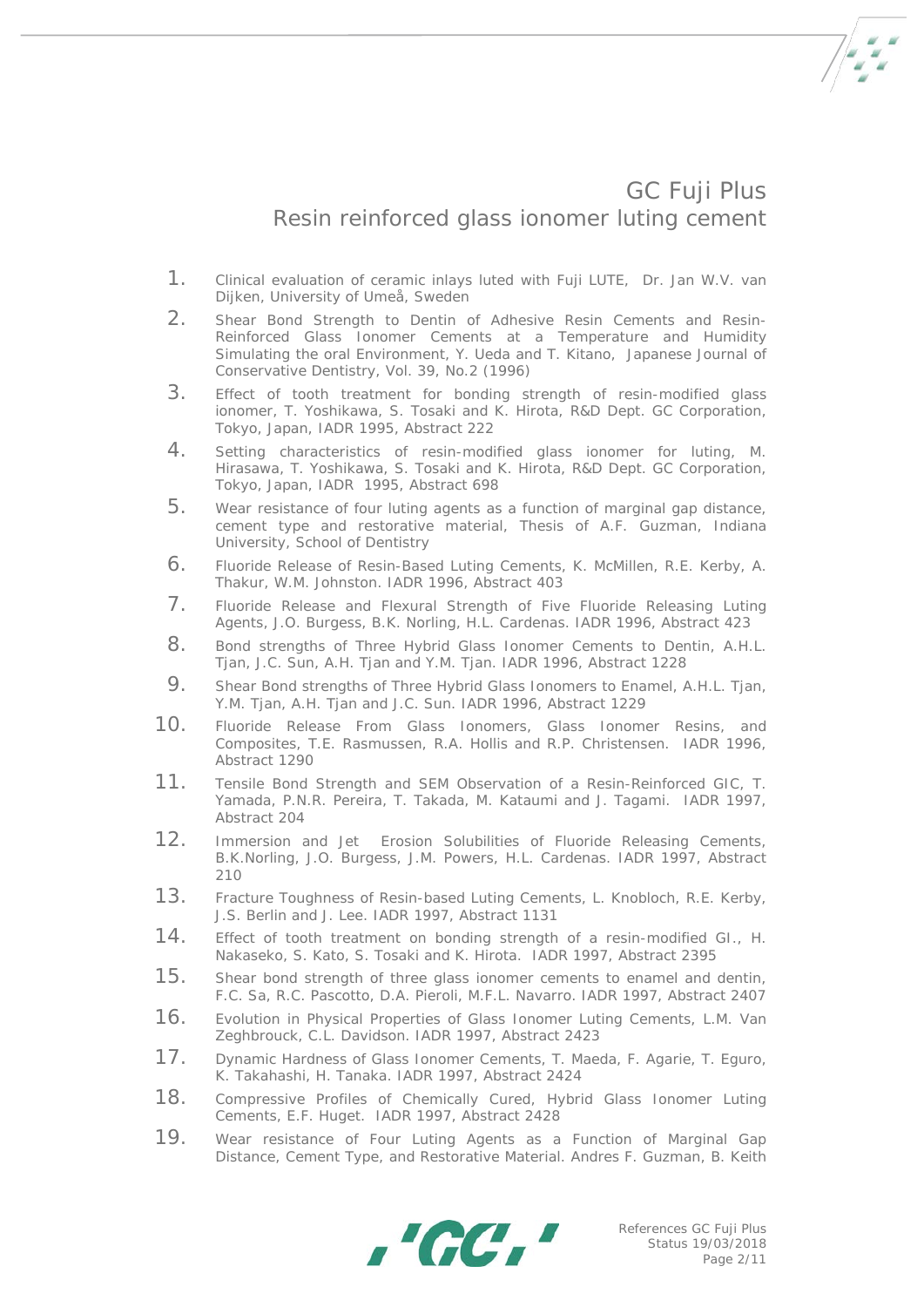Moore and Carl J. Andres. The International Journal of Prosthodontics, Volume 10, Number 5 (1997)

- 20. THE DENTAL ADVISOR, Vol. 15, No. 5, June 1998
- 21. Effect of cement space and delayed placement on the seating of crowns luted with Vitremer, Fuji Duet and Dyract Cem. Peter Robert Wilson and Nikolai Ramsay Stankiewicz. American Journal of Dentistry, Vol. 11, No. 5, October 1998
- 22. Bond Strength of Cements to Titanium, Gold and Aluminum Oxide. M. Sierraalta, M.E. Razzoog, B.R. Lang and P. Yaman. IADR 1999, Abstract 928
- 23. Fluoride release of resin-reinforced glass ionomer cements, H. Nakaseko, S. Tosaki and K. Hirota. IADR 1999, Abstract 972
- 24. Reasons for Placing and Replacing Crowns in General Dental Practice. N. Wilson, T. MacFarlane, I.A. Mjör and N.H.F. Wilson. IADR 1999, Abstract 1576
- 25. Fracture Resistance of Ceramic Crowns Influenced by Coping/Die Fit. S. El-Ebrashi, B.R. Lang, M.E. Razzoog, P. Yaman and K. May. IADR 1999, Abstract 2938
- 26. Fracture Incidence of Procera Coping Cemented With Resin-reinforced Cements. M.D. Snyder, M.E. Razzoog and M.J. Jaarda. IADR 1999, Abstract 2979
- 27. An in Vitro Evaluation of Bond Strength of Glass Ionomer Cements in Enamel and Dentin. L.C.G. Pereira, R.S.S. Terada, R.G. Palma, M.F.L. Navarro. IADR 1999, Abstract 2989
- 28. Interfacial fracture toughness of three commercially available luting cements. C.A. Mitchell, A.K. Ryan and J.F. Orr. J Dent Res 78 (5) 1999, Divisional Abstracts : British Society of Dental Research, Abstract 304
- 29. Influence of Water Immersion on Shear Bond Strength of Set Amalgam to Resin Composite by Glass Ionomers. R. Pilo, T. Brosh and G. Shapiro. J Dent Res 78 (5) 1999, Divisional Abstracts : Israeli Division, Abstract 47
- 30. Luting cements using in fixed prothesis. Microleakage study, H.R. Valverde and M.A. Saravia. IADR 1999, Abstract 1610
- 31. Adherence of different luting agents using a push-out method. J.M. Cheylan, N. Eid and M. Degrange. IADR/CED 1999, Abstract 30
- 32. 1. wissenschaftliche Untersuchung über die Eigenschaften der Zemente. Prof. Dr. J. Wernisch. ZahnArtz, 4. Jahrgang, Nummer 10, October 1999
- 33. Clinical performance of pressed ceramic inlays luted with resin-modified glass ionomer and autopolymerizing resin composite cements. J. W. V. van Dijken, A. Örmin and A. L. Olofsson. The Journal of Prosthetic Dentistry, Volume 82, Number 5, November 1999
- 34. Aluminium Oxide Coping : Load to Fracture One Year Post Cementation. M.D. Snyder, M.E. Razzoog and M.J. Jaarda. 78<sup>th</sup> General Session of the IADR 2000, Abstract 282
- $35.$  Effect of Cements on Compressive Strength of Al<sub>2</sub>O<sub>3</sub> Copings. M.D. Snyder, M.J. Jaarda and M.E. Razzoog. 78th General Session of the IADR 2000, Abstract 283
- 36. Bond Strength of Hybrid Glass Ionomer Luting Cements. A. Ramirez and J.D. Lafuente. 78<sup>th</sup> General Session of the IADR 2000, Abstract 418
- 37. Bond Strength of Glass Ionomer Cements Chemically Activated in Enamel and Dentin. L.C.G. Pereira, R.G. Palma and M.F.L. Navarro. 78<sup>th</sup> General Session of the IADR 2000, Abstract 1693

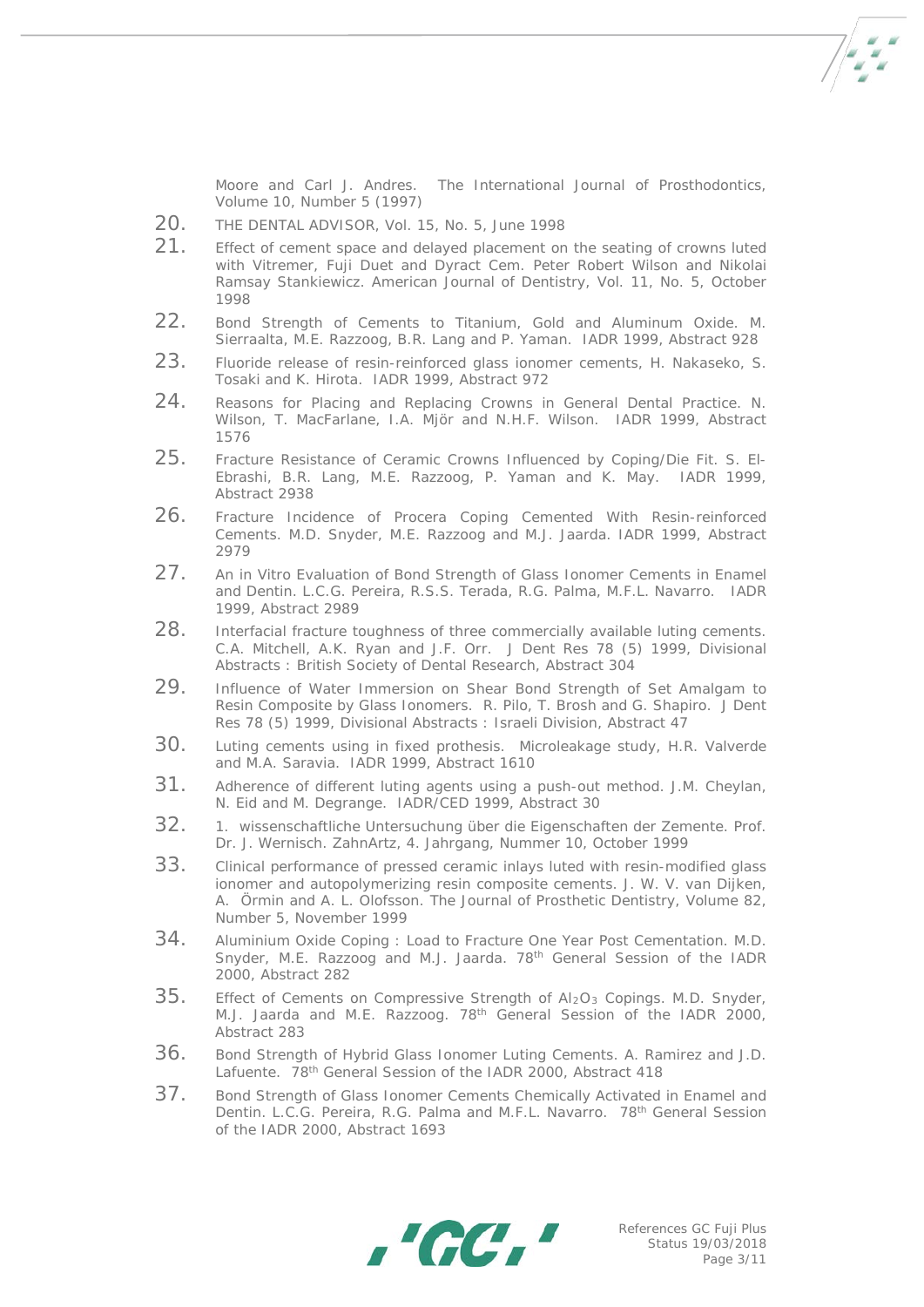- 38. Solid State F NMR Spectroscopy of Dental Restorative Materials. D.E. McMillan, J.A. Chudek, S.N. Scrimgeour, G. Hunter and C.H. Lloyd. 78<sup>th</sup> General Session of the IADR 2000, Abstract 1719
- 39. Porcelain and glass polymer discs adhesively luted to dentin. M.F.R.L. Huhtala, M.A.M. Araujo, E.S. Uemura and R. Padilha. 78th General Session of the IADR 2000, Abstract 1727
- 40. Durability of adhesion between resin-reinforced glass ionomer and metal. M. Takuno, H. Nakaseko, S. Akahane and K. Hirota. 78th General Session of the IADR 2000, Abstract 2342
- 41. Dimensional Change of Restorative Materials and Cements Over Three Months. B.S. Wall and C.B. Hermesch. 78<sup>th</sup> General Session of the IADR 2000, Abstract 2447
- 42. The influence of luting cement on the probabilities of survival and modes of failure of cast full-coverage crowns. C.A. Mitchell, M. Abbariki and J.F. Orr. Dental materials 16 (2000) 198-206
- 43. Fracture toughness of resin-based luting cements. L.A. Knobloch, R.E. Kerby, R. Seghi, J.S. Berlin and J.S. Lee. The Journal of Prosthetic Dentistry, Volume 83, No. 2, Feb. 2000
- 44. Determination of mechanism for erosion of glass ionomer cements in organicacid buffer solutions. Abstract at the 5<sup>th</sup> Congress of the Balkan Stomatological Society (BaSS 2000)
- 45. Influence of different types of luting cements on the retention of metal crowns. P.Pospiech, Chr.Wegmann, F.Unsöld, K.Erdelt (Dept. of Prosthetic Dentistry, Ludwig-Maximilians-Universität München, Germany). 4th Joint Meeting EADR Warsaw 2000, Abstract 024
- 46. Clinical evaluation of the atraumatic restorative treatment (ART) in primary teeth – 1 year. R.Terada, C.M.C.Tapety, D.F.G.Cefaly, M.F.L.Navarro. JDR, Volume 79-N°5, IADR May 2000, Abstract 281
- 47. In vitro evaluation of glass-ionomer cements used as occlusal sealants. M.L.C.Fracasso, M.A.A.M.Machado, A.L.F.Vieira, D.Rios, P.D.S. Telles, R.C.C.Abdo, S.M.B.Silva. JDR, Volume 79-N°5, IADR May 2000, Abstract 286
- 48. Diamentral tensile strength of conventional and resin-modified glass-ionomer cements used in the ART. D.F.G.Cefaly, E.Bresciani, D.A.Nogueira, C.M.C.Tapety, M.F.L.Navarro. JDR, Volume 79-N°5, IADR May 2000; Abstract 287
- 49. Effect of insertion methods on compressive strength of Class II Restorations ART. E.Bresciani, D.A.Nogueira, D.F.G.Cefaly, M.F.L.Navarro, E.M.Souza. JDR, Volume 79-N°5, IADR May 2000. Abstract 288
- 50. In vitro evaluation of glass-ionomer cements used in atraumatic restorative treatment. M.C.P.Nunes, M.F.L.Navarro. JDR, Volume 79-N°5, IADR May 2000; Brazilian division, Abstract 296
- 51. Compressive strength evaluation of PFM crowns under different luting cements. K.Kanchanatawewat and S.Kuptapakorn. JDR, Volume 79-N°5, IADR May 2000; South East Asian division, Abstract 32
- 52. Water Sorption of resin modified glass ionomer luting cements. E.Leiva, J.D.Lafuente. 30th Annual Meeting of the AADR 2001 – Chicago, Abstract 266
- 53. Clinical evaluation of experimental CRB material for CAD/CAM generated onlays. M.C.Peters, K.Nematollahi, J.B.Dennison & D.J.Fasbinder. 30th Annual Meeting of the AADR 2001 – Chicago, Abstract 594
- 54. Effects from long-term water Exposure on glass ionomers. H.J.Mueller. 30<sup>th</sup> Annual Meeting of the AADR 2001 – Chicago, Abstract 1179



 $7 - 7$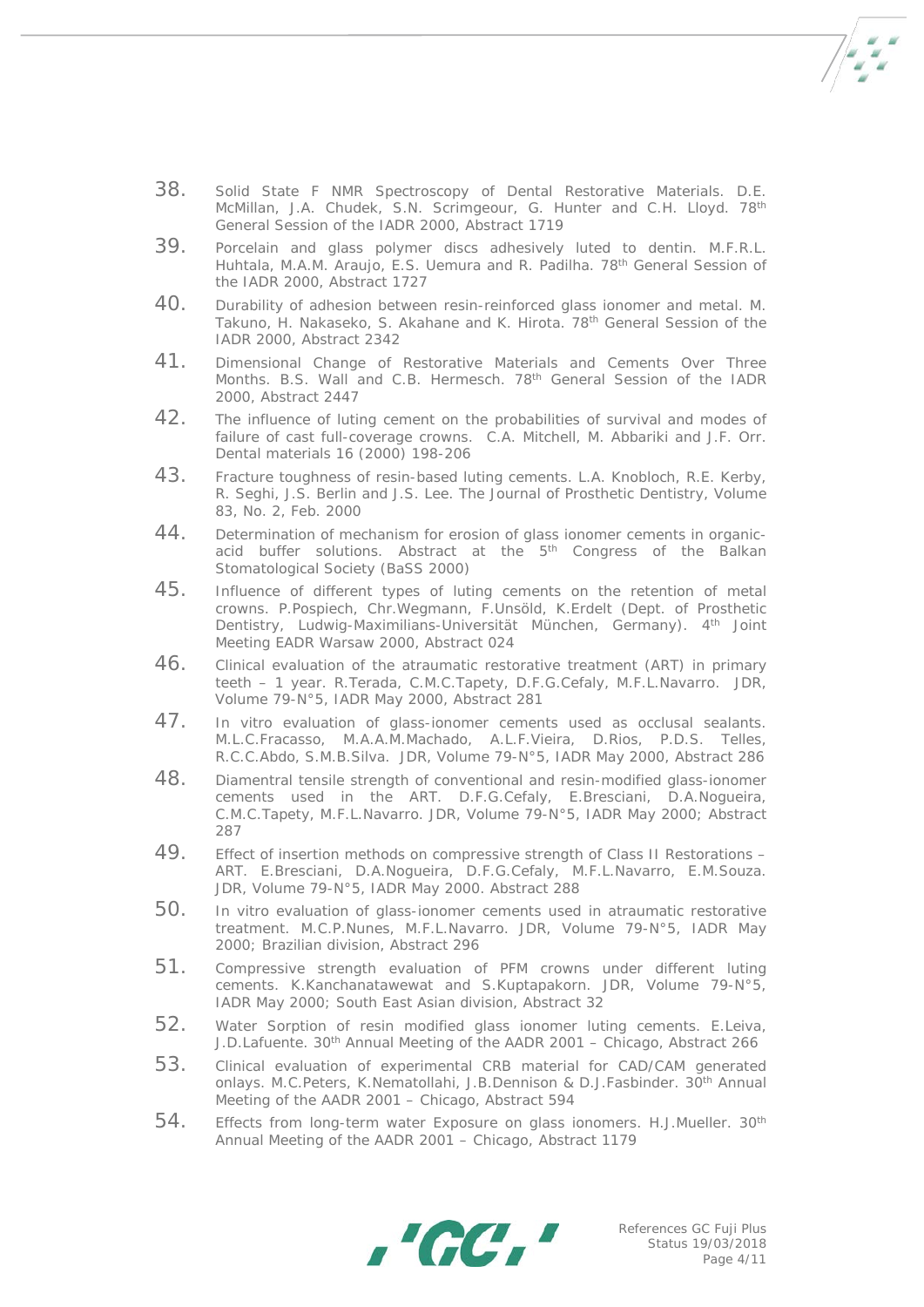- 55. Hygroscopic expansion of resin-modified glass-ionomer cements. M.Le, X.J.  $\overrightarrow{Q}$  and E. Shellard. 30<sup>th</sup> Annual Meeting of the AADR 2001 – Chicago, Abstract 1299
- 56. Dust formation and wettability of glass ionomer powders. S.Frank, J.Glaser, H.Nirschl, G.Rackelmann, K.-P.Stefan. 30th Annual Meeting of the AADR 2001 – Chicago, Abstract 1303
- 57. Dimensional change of restorative materials and cements over twelve months. B.S. Wall and C.B. Hermesch. 30<sup>th</sup> Annual Meeting of the AADR 2001 – Chicago, Abstract 1311
- 58. Fracture strength of conventionally and adhesively cemented FRC-FPDs. Behr M., Rosentritt M., Ledwinsky E., Lang R., Handel G. 30<sup>th</sup> Annual Meeting of the AADR 2001 – Chicago, Abstract 1566
- 59. Experimental composite resin for CAD/CAM generated onlays: one-year clinical evaluation. M.C.Peters, K.Nematollahi, J.B.Dennison & D.J.Fasbinder. 79th General Session & Exhibition of the IADR 2001 - Chiba, Abstract 0644
- 60. Retentive properties of different luting cements. D.Gemalmaz, S.Ergin. 79th General Session & Exhibition of the IADR 2001 - Chiba, Abstract 1076
- 61. Bond strength of luting cements to synthoceram ceramic. H.D. De Boer, M.A.J.Van Waas, A.J.De Gee, A.J.Feilzer. 79th General Session & Exhibition of the IADR 2001 - Chiba, Abstract 1083
- 62. Tensile bond strength of resin-modified glass-ionomer cement to microabraded and silica-coated or tin-plated high noble ceramic alloy. J.M. Swartz, DDS, R.D. Davis, DDS and J.D. Overton, DDS. Journal of Prosthodontics, Vol 9, No 4 (December), 2000: pp 195-200
- 63. Current luting cements: marginal gap formation of composite inlay and their mechanical properties. M. Irie, K. Suzuki. Dental Materials 17 (2001) 347- 353
- 64. Rating of Traditional Cements. The Dental Advisor, July/August 2001, Vol.18, No.6, p2-5
- 65. Marginal adaptation of ceramic inlays using different types of cements. M.Rosentritt, M.Behr, R.Lang and G.Handel. IADR 2002 San Diego, Abstract 0053
- 66. Microtensile bond strength between adhesive cements and root canal dentin. S.Bouillaguet, S.Troesch, I.Krejci, J. Wataha JC, D.Pashley and J. Meyer. IADR 2002 San Diego, Abstract 0361
- 67. Tensile Bond Strength of First Self Adhesive resin based dental materials. R.Hecht, M.Ludsteck and G.Raia. IADR 2002 San Diego, Abstract 0398
- 68. Hygroscopic expansion kinetics of resin-modified glass-ionomer cements. X.Qian and E.Shellard. IADR 2002 San Diego, Abstract 0413
- 69. In vitro evaluation of wear, superficial roughness and sorption of glass ionomer cements used as fissure sealants. D.Rios, H.M.Honório, P.A. Araújo and M.A.A.M. Machado. IADR 2002 San Diego, Abstract 1209
- 70. In-Vitro study of the mechanical properties of luting cements. A.Piwowarczyk, B.Windmueller, H.-C.Lauer and A.Mahler. IADR 2002 San Diego, Abstract 3342
- 71. In vitro investigation of antibacterial properties of six dental luting cements. A.S.Ghoneim, E.A.Monaco and V.I.Haraszthy. IADR 2002 San Diego, Abstract 3344
- 72. Effect of cements on compressive strength of zirconium copings. M.D.Snyder, M.J.Jaarda and M.E.Razzoog. IADR 2002 San Diego, Abstract 3347
- 73. Microleakage of Laboratory-processed resin composite inlays. H.A.ST. Germain, J.L.Nelson, A.C.Buckley, W.W.Brackett and R.W.Toothaker. IADR 2002 San Diego, Abstract 3393



 $7/2$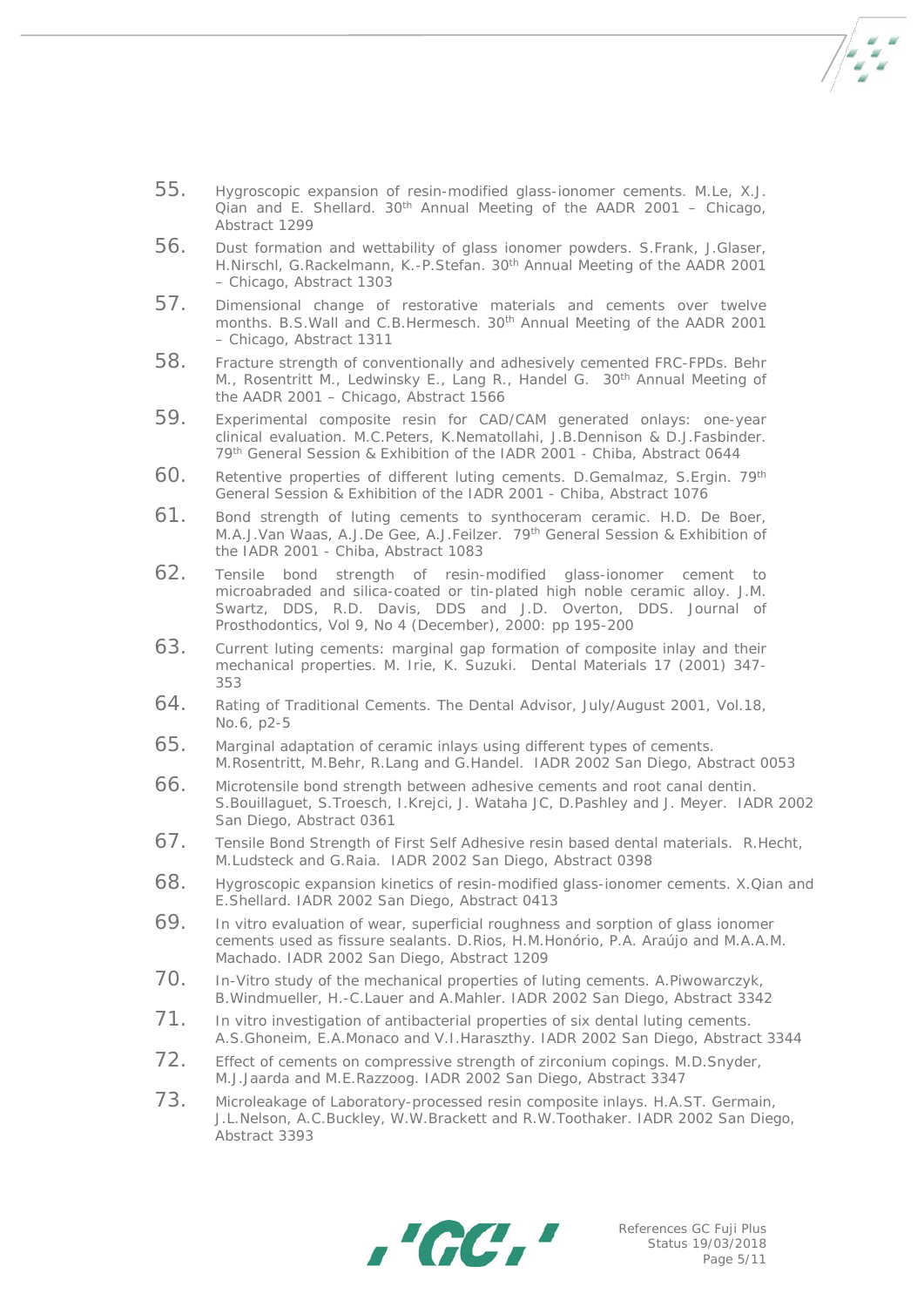

- 74. Finite element analysis: Determining bond strength and mode of failure of three luting agents used with Procera® crowns. R.-F.Wang and B.R.Lang. IADR 2002 San Diego, Abstract 3410
- 75. Partial ceramic crowns (Cerec 3): Marginal integrity in vitro. M.Federlin, S.Schmidt, K.-A. Hiller and G.Schmalz. IADR 2002 San Diego, Abstract 3420
- 76. Dimensional Change of restorative materials and cements over two years. C.B.Hermesch and B.S.Wall. IADR 2002 San Diego, Abstract 3424
- 77. Shear bond strength of luting cements to Y-TZP Procera. E.Wiatr Adamczak, M.Pamanius and A. Oden. IADR 2002 San Diego, Abstract 4155
- 78. Mechanical properties and Bond Strength of glass-ionomer cements. L. Coelho Garcia Pereira, M. Calvo Pessutti Nunes, R. Guenka Palma Dibb, J.M. Powers, J.-F. Roulet, M. Fidela de Lima Navarro. Jounal of Adhesive Dentistry 2002; 4:73-80'
- 79. Comparison of pulpal sensitivity between a conventional and two resin-modified glass ionomer luting cements. RJ Smales, MS Gale. Operative Dentistry 2002, 27, 442-446
- 80. In vitro push-out strength of seven luting agents to dentin. J.-M Cheylan, S. Gonthier, M. Degrange. The International Journal of Prosthodontics, Volume 15, Number 4, 2002 – p.365-370
- 81. Fracture resistance and marginal adaptation of conventionally cemented fiberreinforced composite three-unit FPDs. M.Bher, M. Rosentritt, E. Ledwinsky, G. Handel. The International Journal of Prosthodontics, Volume 15, Number 5, 2002 – p.467-472
- 82. Retentive properties of five different luting cements on base and noble metal copings. S. Ergin and D. Gemalmaz. The Journal of Prosthetic Dentistry, November 2002, Volume 88, Number 5
- 83. Dr. Farah's Preferred Products. The Dental Advisor, Vol. 20, No. 1, page 5, January / February 2003
- 84. Influence of luting material on microleakage of Class II indirect restorations under 2 environmental conditions. C. Besnault, JP Attal, M. Degrange. Abstract 214 – EADR Cardiff, September 2002
- 85. Dentin shear bond strength of various luting cements. A. Piwowarczyk, H.-CH. Lauer, J.A. Sorensen. Abstract 215 – EADR Cardiff, September 2002
- 86. Water sorption characteristics of glass ionomer luting agents: a MRI study. P. Jevnikar, I. Sersa, N. Funduk. Abstract 717 – EADR Cardiff, September 2002
- 87. Retentive strengths of 4 different luting cements. M. Balkenhol, R. Buresch, P. Ferger and B. Wöstmann. Abstract  $0063 - 81<sup>st</sup>$  General Session of the IADR, 2003, Göteborg, Sweden.
- 88. Expansion and acid-erosion of different luting cements. A. Falsafi, S.B. Mitra, T. Ton, and C.D. Ren. Abstract 1990 - 81st General Session of the IADR, 2003, Göteborg, Sweden.
- 89. Longevity data of the first self-adhesive universal resin cement. R. Hecht, M. Ludsteck, G. Raia and B. Windmüller. Abstract 1991 – 81st General Session of the IADR, 2003, Göteborg, Sweden.
- 90. Effect of Thermocycling on gap formation of composite inlays; M. Irie, B. Windmüller and K. Suzuki. Abstract 1992 – 81<sup>st</sup> General Session of the IADR, 2003, Göteborg, Sweden.
- 91. Crown retention for two resin-modified glass-ionomer and two composite resin luting cements. G.H. Johnson, X. Lepe and D.J. Bales. Abstract 2469 – 81<sup>st</sup> General Session of the IADR, 2003, Göteborg, Sweden.

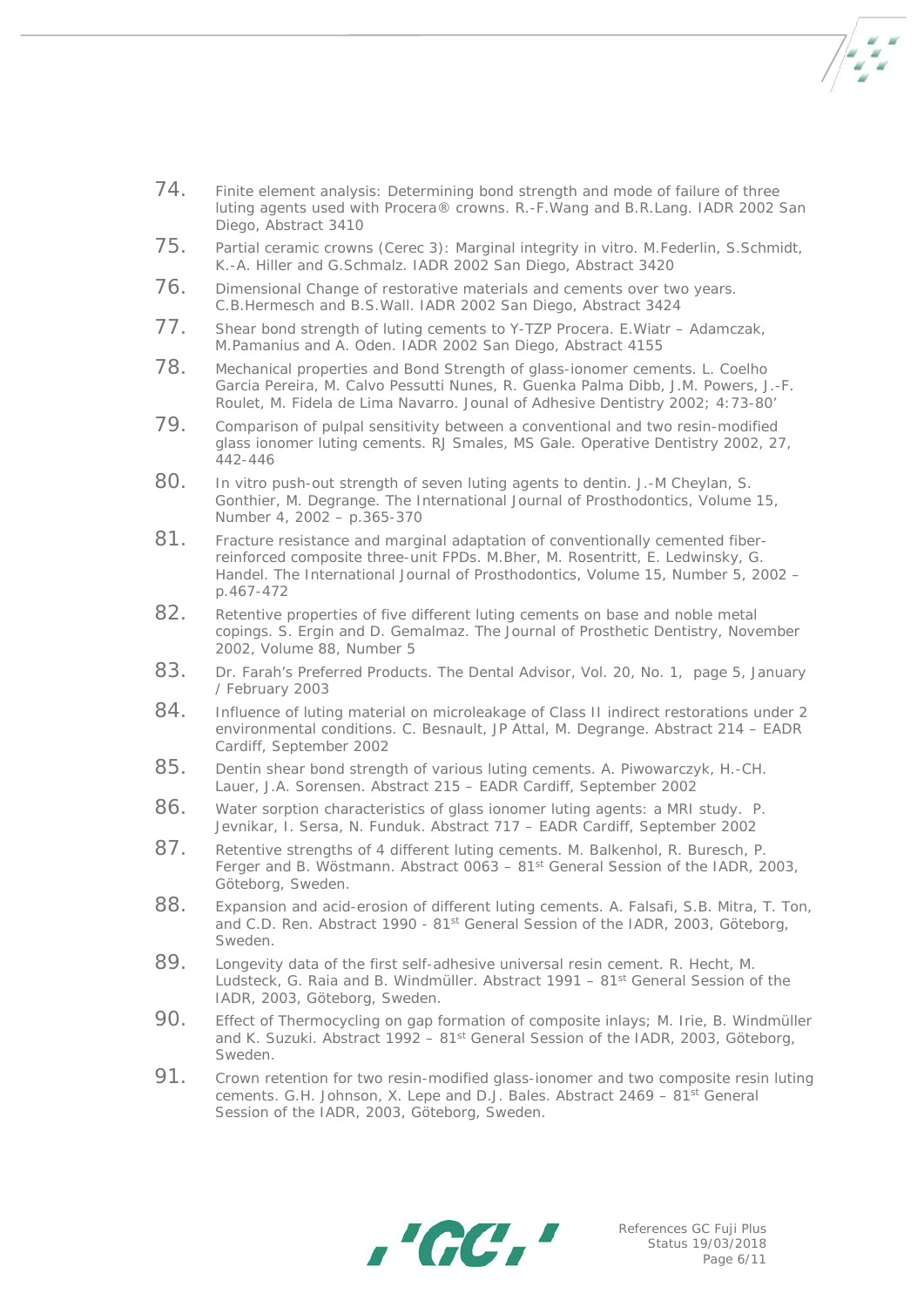

- 92. Adhesive properties of glass ionomer cements to ceramic materials and dental tissues. S. Doucet, B. Tavernier, B. Picard. Abstract  $416 - 37$ <sup>th</sup> Annual Meeting of the EADR, 2001, Rome, Italy
- 93. Microtensile bond strength between adhesive cements and root canal dentin. S. Bouillaguet, S. Troesch, J.C. Wataha, I. Krejci, J.-M. Meyer, D.H. Pashley. Dental Materials 19 (2003) 199-205
- 94. The efficacy of luting all-ceramic crowns with resin-modified glass ionomer cement. M.D. Snyder, B.R. Lang, M.E. Razzoog. JADA, Vol. 134, May 2003
- 95. Resin-modified glass ionomer cement and self-cured resin composite luted ceramic inlays. A 5-year clinical evaluation. Jan W.V. van Dijken. Dental Materials 19 (2003) 670-674
- 96. Tensile bond strengths of five luting agents to two CAD-Cam restorative materials and enamel. J.C. Chang, D.A. Hart, A.W. Estey and J.T. Chan. The Journal of Prosthetic Dentistry, Volume 90, Number 1
- 97. Mechanical properties of luting cements after water storage. A. Piwowarczyk, H.-C. Lauer. Operative Dentistry, 2003, 28-5, 535-542
- 98. Clinical evaluation of the ART technique using high density and resin-modified glass ionomer cements. E. Machado de Souza, D.F. Gigo Cefaly, R. Sano Terada, C. Camargo Rodrigues, M. Fidela de Lima Navarro. Oral Health Prev Dent 2003; 1:201- 207
- 99. Inlays composite scellés au ciment verre ionomère modifié par addition de résine. C. Besnault, L. Coudray, J.-P. Attal. L'Information Dentaire, N°42 – 3 Décembre 2003
- 100. The influence of different cements on the fracture resistance and marginal adaptation of all-ceramic and fiber-reinforced crowns. M. Behr, M. Rosentritt, M. Mangelkramer, G. Handel. The International Journal of Prosthodontics – Volume 16, Number 5, 2003
- 101. Marginal and flexural integrity of three classes of luting cement, with early finishing and water storage. M. Irie, K. Suzuki, D.C. Watts. Dental Materials (2004) 20, 3-11
- 102. Bond Strength of Luting Cements to Tooth Structure and Metal. A. Burgath, M.A. Latta, P. Burtscher and J.-F. Roulet. Abstract 0477 – 82nd General Session of the IADR, 2004, Honolulu, Hawaii.
- 103. Effect of thermocycling on Flexural Properties of Luting agents. M. Irie, B. Windmueller and K. Suzuki. Abstract 0515 - 82<sup>nd</sup> General Session of the IADR, 2004, Honolulu, Hawaii.
- 104. Effect of coping thickness on strength of aluminum oxide copings. S. Brizgys-Miskinis and M. Snyder. Abstract 1823 – 82<sup>nd</sup> General Session of the IADR, 2004, Honolulu, Hawaii.
- 105. Tensile Strength of Core Cemented with Different Cementing Agents. S.F.D.C. Dekon, A.C. Zavanelli and C.D.A. Resende. Abstract 3090 – 82nd General Session of the IADR, 2004, Honolulu, Hawaii.
- 106. Adhesion of glass ionomer cements to crowns and hard tissues. A. Falsafi, T.T. Ton, B.R. Broyles and D.D. Krueger. Abstract 3178 - 82<sup>nd</sup> General Session of the IADR, 2004, Honolulu, Hawaii.
- 107. Full Cast Crown Microleakage Based on Different Cementing Agents. Piwowarczyk, P. Ottl, H.-C. Lauer and J.A. Sorensen. Abstract 3198 – 82nd General Session of the IADR, 2004, Honolulu, Hawaii.
- 108. Three-body wear of different types of cements. S. Schultz, M. Rosentritt, M. Behr and G. Handel. Abstract 3268 – 82nd General Session of the IADR, 2004, Honolulu, Hawaii.

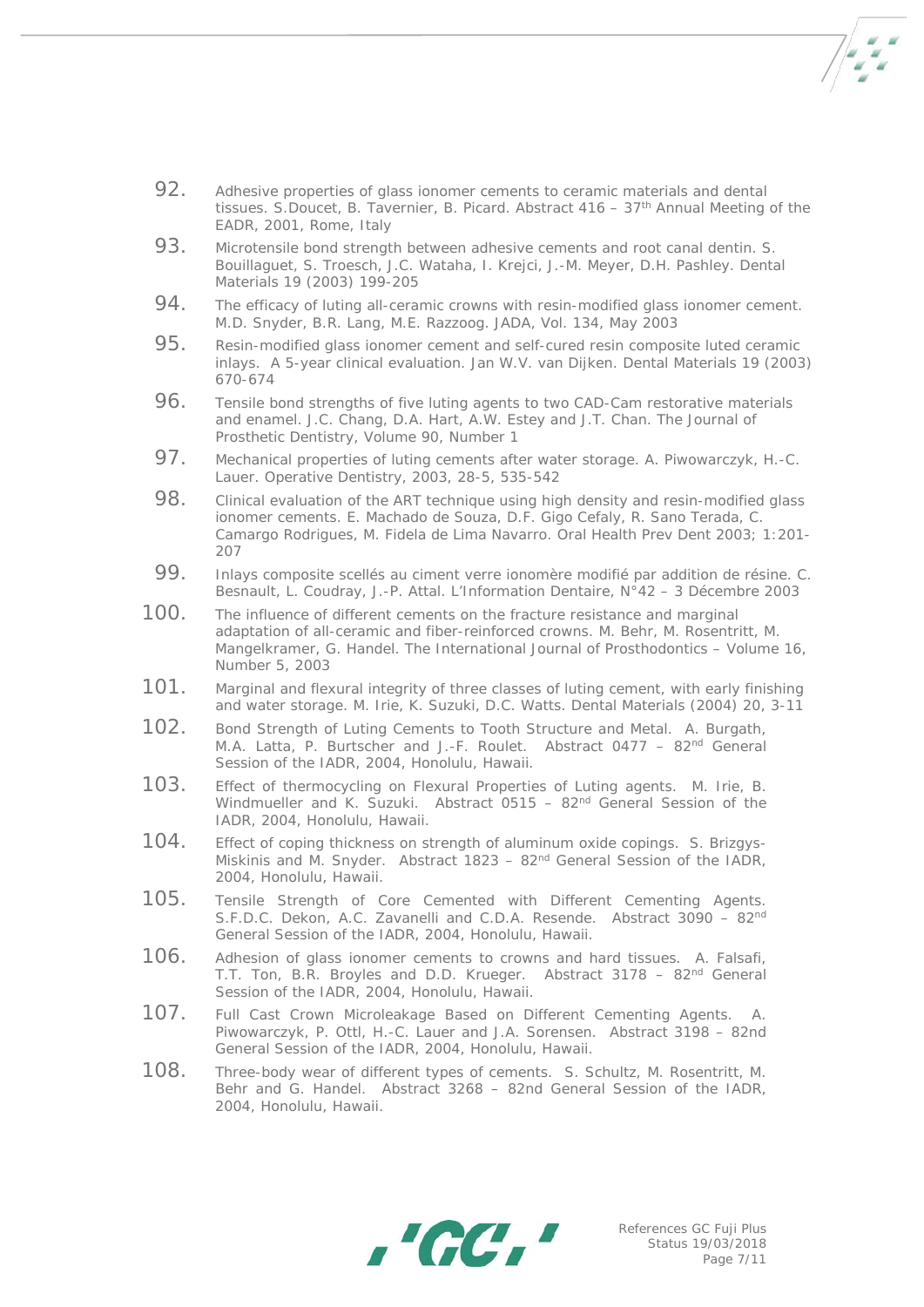- 
- 109. Influence of cement type on the marginal adaptation of all-ceramic MOD inlays. M. Rosentritt, M. Behr, R. Lang, G. Handel. Dental Materials (2004) 20, 463-469
- 110. Randspaltverhalten von Keramikinlays bei Verwendung von modifizierten Glasionomer-, Kompomer- und Kompositzementen. R. Lang, M. Rosentritt, M. Behr, G. Handel. Dtsch Zahnärztl Z 55 (2000) 8.
- 111. Fracture strength of zirconia posterior fixed partial dentures. M. Rosentritt, M. Behr, C. Kolbeck and G. Handel. Abstract 0110 – Joint Meeting of the EADR, 2004, Istanbul, Turkey.
- 112. Shear bond strength of different types of luting cements to an aluminum oxide-reinforced glass ceramic core material. C.C. Begazo, H.D. de Boer, C.J. Kleverlaan, M.A.J. van Waas, A.J. Feilzer. Dental Materials (2004) 20, 901- 907.
- 113. Five-year follow-up with Procera all-ceramic crowns. M. Fradeani, M. D'Amelio, M. Redemagni, M. Corrado. Quintessence Int 2005;36:150-113
- 114. Abrasion behavior of an experimental resin modified glass ionomer cement. T. Kashiwada, M. Morita and S. Kato. Abstract 0533 – IADR, March 2005, Baltimore, Maryland, USA
- 115. Net liner dimensional change of self-etch/self-adhering resin cements. X.Qian, T.D. Nguyen and D. Tobia. Abstract 0535 - IADR, March 2005, Baltimore, Maryland, USA
- 116. Erosion of luting cements in an acidic buffer solution. F. Isik, D.A. Gemalmaz, C. Pameijer, A. Yarat, T. Alcan and S. Walsh. Abstract 0541 - IADR, March 2005, Baltimore, Maryland, USA
- 117. Properties of divergent blend levels of resin-modified glass ionomer cements. M. Behr, T. Regnet, M. Rosentritt, H. Loher and G. Handel. Abstract 0595 - IADR, March 2005, Baltimore, Maryland, USA
- 118. Antimicrobial activity of composite-resin and glass-ionomer cements. B. Waldo, P. Zhang, J. Bennett, S.M. Michalek, J. Katz and J.C. Broome. Abstract 0949 - IADR, March 2005, Baltimore, Maryland, USA
- 119. Tensile bond strengths of resin-modified glass-ionomer cements to silverpalladium-copper-gold alloy. T. Shimizu, T. Osada, A. Fujishima, Y. Ono, K. Warita, T. Kawawa and T. Miyazaki. Abstract 1714 - IADR, March 2005, Baltimore, Maryland, USA
- 120. Effect of metal primer application on bond strength between glass-ionomer and alloy. T. Yoshida, M. Miyazaki, K. Yamaguchi, Y. Chiba and H. Onose. Abstract P-083, Japan Society for Adhesive Dentistry – Vol.22, N°4, 2005
- 121. Effect of silane coupling agents on the bond strength of resin-modified glassionomer cement to machinable ceramic material. K. Kamada, K. Yoshida, Y. Taira, T. Sawase and M. Atsuta. Abstract P-094, Japan Society for Adhesive Dentistry – Vol.22, N°4, 2005
- 122. In vitro evaluation of microleakage of indirect composite inlays cemented with four agents. D.A. Gerdolle, E. Mortier, C. Loos-Ayav, B. Jacquot and M. M. Panighi. The Journal of Prosthetic Dentistry, Volume 93 Number 6, June 2005
- 123. Influence of self-etching primer preapplication on the dentin-titanium shear<br>bond strength mediated by a resin-modified glass-ionomer cement. E. bond strength mediated by a resin-modified glass-ionomer cement. Schittly, C. Besnault, D. Bouter, N.D. Ruse, M. Degrange, J-P Attal. The International Journal of Prosthodontics, Volume 18, Number 2, 2005.
- 124. Effect of hygroscopic expansion on the push-out resistance of glass ionomerbased cements used for the luting of glass fiber posts. A.H. Cury, C. Goracci,

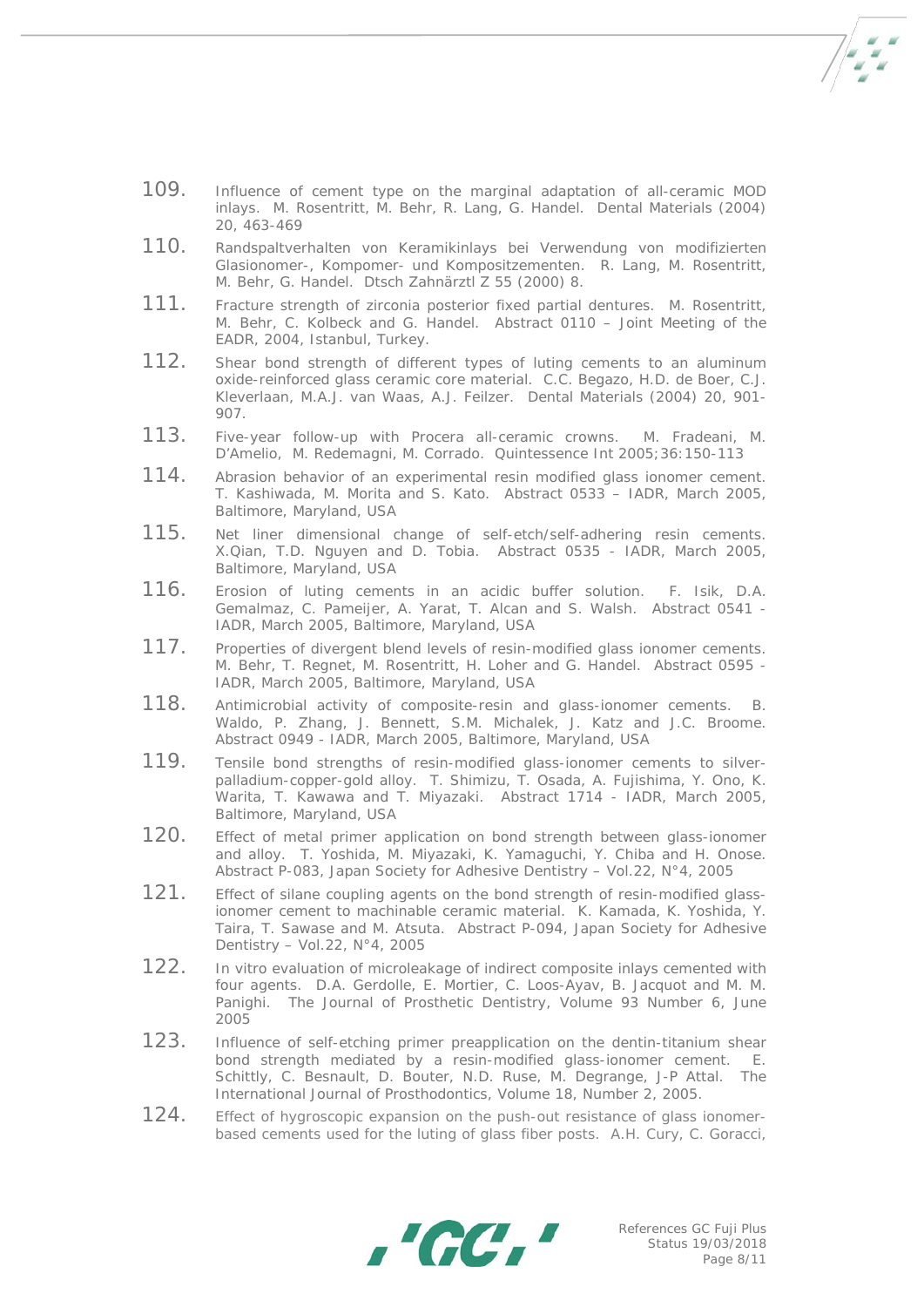M.F. de Lima Navarro, R.M. Carvalho, F.T. Sadek, F.R. Tay, M. Ferrari. Journal of Endodontics, 2006 Jun 32(6): 537-40

 $7 - 1$ 

- 125. Microleakage along apical root fillings and cemented posts. M-K Wu, Y.Pehlivan, E.G. Kontakiotis, P.R. Wesselink. The Journal of Prosthetic Dentistry, Vol.79 N°3, March 1998
- 126. The influence of accelerating the setting rate by ultrasound or heat on the bond strength of glass ionomers used as orthodontic bracket cements. T.J. Algera, C.J. Kleverlaan, A.J. de Gee, B. Prahl-Andersen, A.J. Feilzer. European Journal of Orthodontics 27 (2005) 472-476
- 127. Microleakage along Glassix glass fibre posts cemented with three different materials assessed using a fluid transport system. M. Rogic-Barbic, S. Segovic, S. Pezelj-Ribaric, J. Borcic, S. Jukic & I. Anic. International Endodontic Journal, 39, 363-367, 2006
- 128. Erosion of Luting Cements Exposed to acidic Buffer Solutions. F.I. Kuybulu, D. Gemalmaz, and others. The International Journal of Prosthodontics2007; 20;  $5: 494 - 495.$
- 129. Effect of Water on Shear Strength of Glass Ionomer Cements for Luting. A. Yamazaki, Y. Hibino, M. Honda, Y. Nagasawa, Y. Hasegawa, J. Omatsu, T. Yamaga and H. Nakajima. Dental Mat J, 26(5): 708-712, 2007
- 130. Effect of Metal Priming Agents on Bond Strength of Resin-modified Glass Ionomers Joined to Gold Alloy. M. Furuchi, A. Oshima, Y. Ishikawa, H. Koizumi, N. Tanoue and H. Matsumura. Dental Mat J, 26(5): 728-732, 2007
- 131. Erosion of Luting Cements Exposed to acidic buffer Solutions. F. Kuybulu, D. Gemalmaz, C.H.Pameijer, A. Yarat, T. Alcan. The International J of Prosthodontics. Vol 20, No.5, 2007.
- 132. Dimensional Change of Restorative Materials and Cements Over Seven Years. C. Hermesch, J. McEntire and B. Wall. IADR - 0919, March 2007, New Orleans, USA.
- 133. Retentive Strengths of Steel Crowns Cemented with Four Luting Agents. J.A. Blair, M. Donaldson and W. De Rijk. IADR - 1561, March 2007, New Orleans, USA
- 134. Twelve months in vivo disintegration of four luting cements, [D.A. Gemalmaz,](mailto:dikici@usa.net) E.O. Kuybulu, C.H. Pameijer, M.A. Latta and T. Alcan. IADR - 2452, March 2007, New Orleans, USA
- 135. Ultrasonic monitoring of the setting of glass–ionomer luting cements. Mori K, Inage H, Kawamoto R, Tonegawa M, Kurokawa H, Tsubota K, Takamizawa T, Miyazaki M. European Journal of Oral Science 2008; 116: 72–76
- 136. Water sorption and water solubility of current luting cements: an in vitro study. D.A. Gerdolle, E. Mortier, B. Jacquot, M.M. Panighi. Quintessence International, March 2008 – volume 39, nr 3.
- 137. Incorporation of Recaldent into Glass Ionomer Cement Luting agents. R. Wong, J. Palamara, P.R. Wilson, M.F. Burrow and E. Reynolds. Abstract 0995. IADR – July 2008. Toronto, Canada.
- 138. Effect of varying coping thickness on early load-to-fracture strength of Procera AllCeram copings cemented with 2 resin-modified glass-ionomer cements. S. B. Miskinis, M. Snyder, M. Sierraalta, E. Billy, M. E. Razzoog. Quintessence International, vol 39, nr 6, June 2008.
- 139. Effect acidic and alkaline/heat treatments on the bond strength of different luting cements to commercially pure titanium. A.S. Fawzy, F.S. El-Askary. Journal of dentistry 37 (2009) 255 – 263

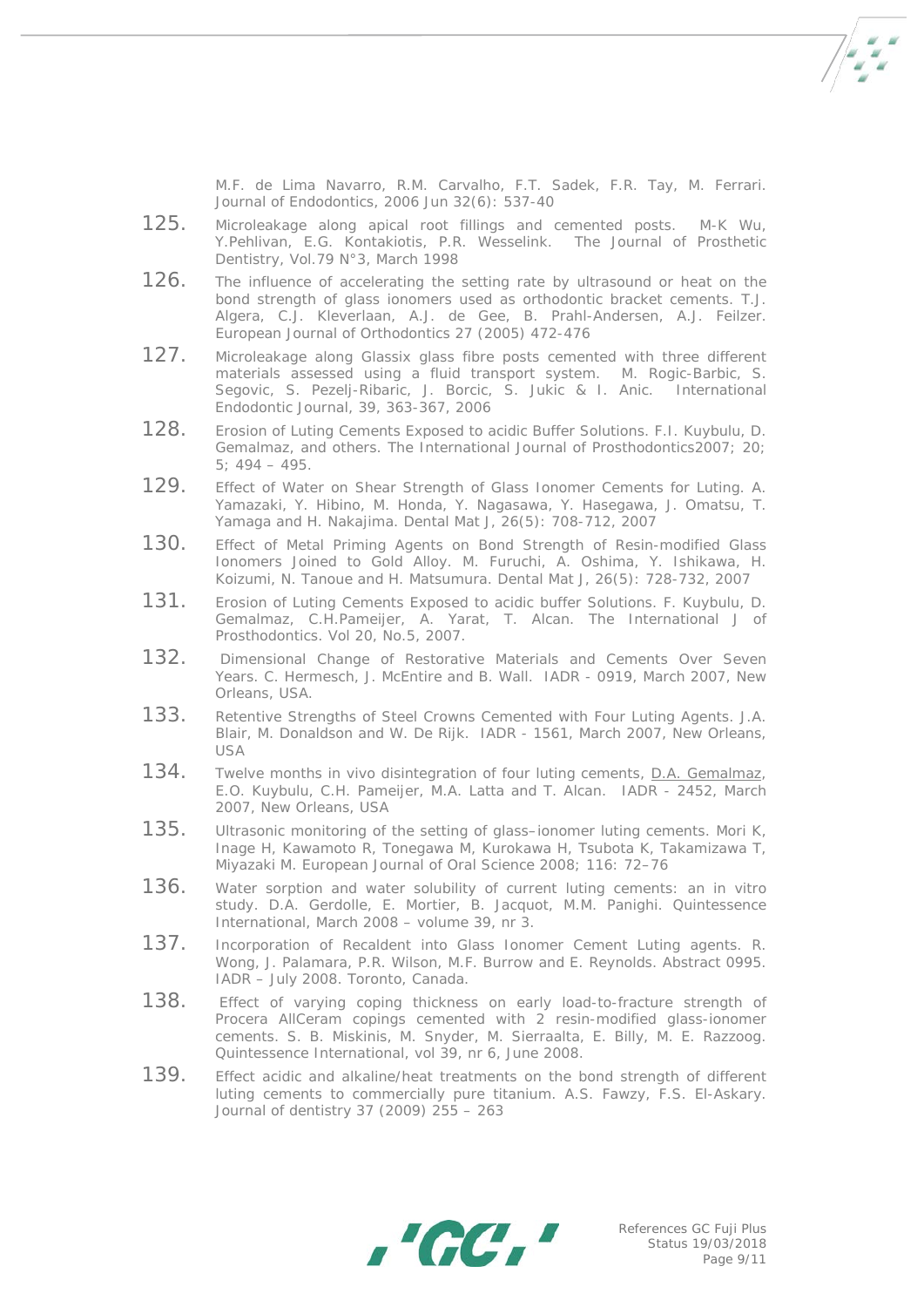- 140. Linear Expansion of Different Luting Cements after Water Storage. C.A. Wiedig, M. Ludsteck, R. Hecht and G. Raia. Abstract 320 – EADR 2009, München, Germany
- 141. Retention of quartz fiber posts using different luting cements. P. Baldissara, C. Monaco, L.F. Valandro and R. Scotti. Abstract 976 – IADR 2009, Miami, USA
- 142. Cytotoxic effects of Three Self-adhesive Cements on Fibroblast-like Cells. F. Ozer, M.B. Blatz, A. Sengun, E. Ulker, M. Yalcin, A. Usta and G. Schmalz. Abstract 1508 – AADR March 2010, Washington, USA
- 143. Partial ceramic crowns: influence of preparation design and luting material on internal adaptation. M. Federlin, S. Schmidt, K.A. Hiller, B. Thonemann, G. Schmalz. Operative Dentistry, 2004, 29-5, 560-570
- 144. Clinical evaluation of four luting cements: a split-mouth study. L. Van Zeghbroeck, E. Boons. Abstract 2269 – IADR 2010, Barcelona, Spain.
- 145. Effect of media on shear punch strength of resin cements. R. Bagheri, M. Burrow, A. Mese. Abstract 666 – IADR 2010, Barcelona, Spain
- 146. Evaluation of fluoride penetration from adhesive luting cements to tooth. E. Çömlekoglu, C. Artunç, P. Bingol, M. Sonugelen and G. Aksoy. Abstract 2972 – IADR 2010, Barcelona, Spain
- 147. Bonding of FRC-posts to bovine teeth-influence of luting systems. A. Koch, S. Binus, T. Ebert, A. Petschelt, J.Powers and C. Berthold. Abstract 3929 – IADR 2010, Barcelona, Spain
- 148. Bonding of FRC-posts-influence of luting systems after aging. S. Binus, T. Ebert, A. Koch, A. Petschelt, J. Powers, C. Berthold and B. Holzschuh. Abstract 4483 – IADR 2010, Barcelona, Spain
- 149. Cytotoxicity testing of three self-adhesive cements with bovine pulp-derived cells. F. Ozer, M. Blatz, A. Sengun, E. Ulker, M. Yalcin, A. Usta and G. SCHMALZ. Abstract 210 – IADR 2010, Barcelona, Spain
- 150. Flexural strength changes of glass ionomers and compomers over time. J. Ellakuría, I. Soler, I. Sanchez, A. García, R. Triana, F. Calvo and N. Martin. Abstract 2973 – IADR 2010, Barcelona, Spain
- 151. Contribution of different materials to the leakage of restorations. [J.](mailto:jz.stannard@gmail.com)  [Stannard,](mailto:jz.stannard@gmail.com) I. Stannard, S. Stannard. Abstract 3281 – IADR 2011, San Diego, USA
- 152. In vivo disintegration of four different luting agents. D. Gemalmaz, C.H. Pameijer, M. Latta, F. Kuybulu, T. Alcan. International Journal of Dentistry, Volume 2012, Article ID 831508, 6 pages
- 153. Three-year clinical success and survival of composite based indirect restorations. L.A. Jongsma, C. Kleverlaan, A. Feilzer. Abstract 198 – EADR 2011, Budapest, Hungary
- 154. Fluoride release of a novel automix resin-modified glass-ionomer luting cement. T. [Ton,](mailto:tton1@mmm.com) Y. Wang, A. Falsafi, J. Oxman. Abstract 1319 – AADR 2012, Tampa-Florida, USA
- 155. Clinical success and survival of indirect resin composite crowns: Results of a 3-year prospective study. L.A. Jongsma, C.J. Kleverlaan, A.J. Feilzer. Dental Materials 28(2012) 952–960
- 156. Cement selection for cement-retained crown technique with dental implants. J.L. Sheets, C. Wilcox, T. Wilwerding. Journal of prosthodontics 17 (2008) 92-96